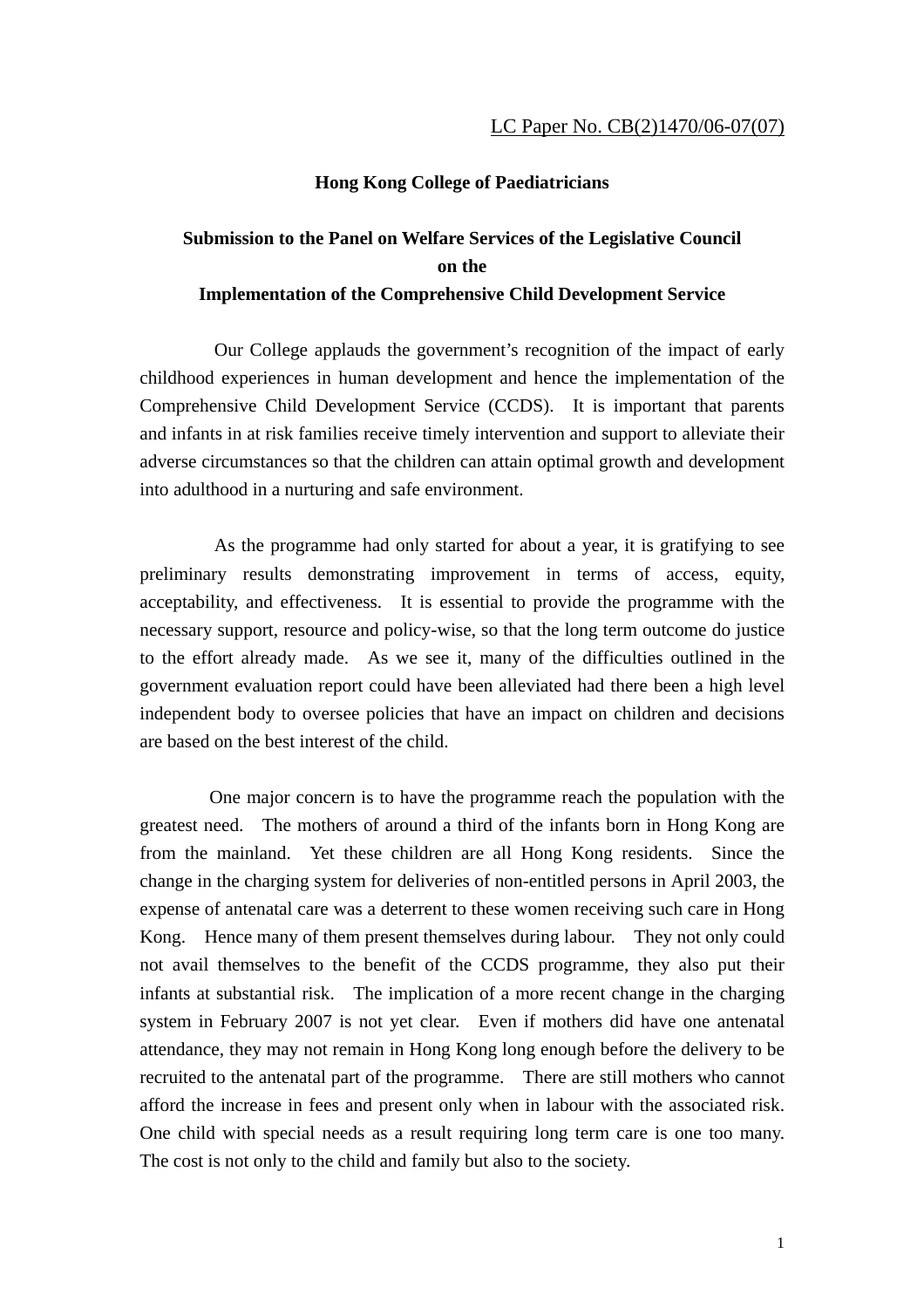There is no central data bank on children in Hong Kong to assist in planning and monitor changes over the years. Little information is available on how many of these children born to mainland mothers are being cared for in Hong Kong or in the mainland or moving between both places. Even if identified to have potential problems, many parents are not able to receive services in Hong Kong while those children with more serious problems may be left in Hong Kong without one or both parents to care for them. It is also not known how many and when these children will permanently reside in Hong Kong. The unavailability of the programme to this population, especially when the programme is of a preventive nature, may dilute the effect for the whole of Hong Kong.

For local mothers, the most at risk are usually those least motivated to come forth for help. Although 70 precent of mothers accepted referral to social services, it meant 30 percent did not. It is unfortunate that the programme does not have a built-in home visitation programme included in similar programmes overseas. Neither has there been an effort to involve the existing community nursing service which over the years has been mostly channeled towards the care of adults. The home environment can be very different from what is presented at a clinic setting. Mothers with emotional difficulties after delivery prior to the usual screening time for post-partum depression may be detected and have help offered. How parents put parenting knowledge acquired into practice and the relationship between family members are only some of the important information gained in being physically in the home. Having regular on-site social service input in the MCHCs could have partly relieved the problem of non-acceptance of social service referral. This is not available probably because of stringent resources rather than lack of willingness of social workers. Repeatedly the report mentioned the time consumed by professionals in making referrals and awaiting feedback. A truly one-stop service will surely be welcomed by all.

As outlined in the government evaluation report, the success of the programme depends very much on the skills, attitude and availability of professionals. Our College is keen to contribute to the training of paediatricians that can support such a community project and the transfer of skills to other care workers but a reasonable workload is only to be expected. To have one paediatrician cover four communities spreading from Tin Shui Wai to Sham Shui Po to Tseung Kwan O was unrealistic. Although this is a community project, close liaison with the hospital where the at-risk mothers are booked is required. The ability to engage mothers